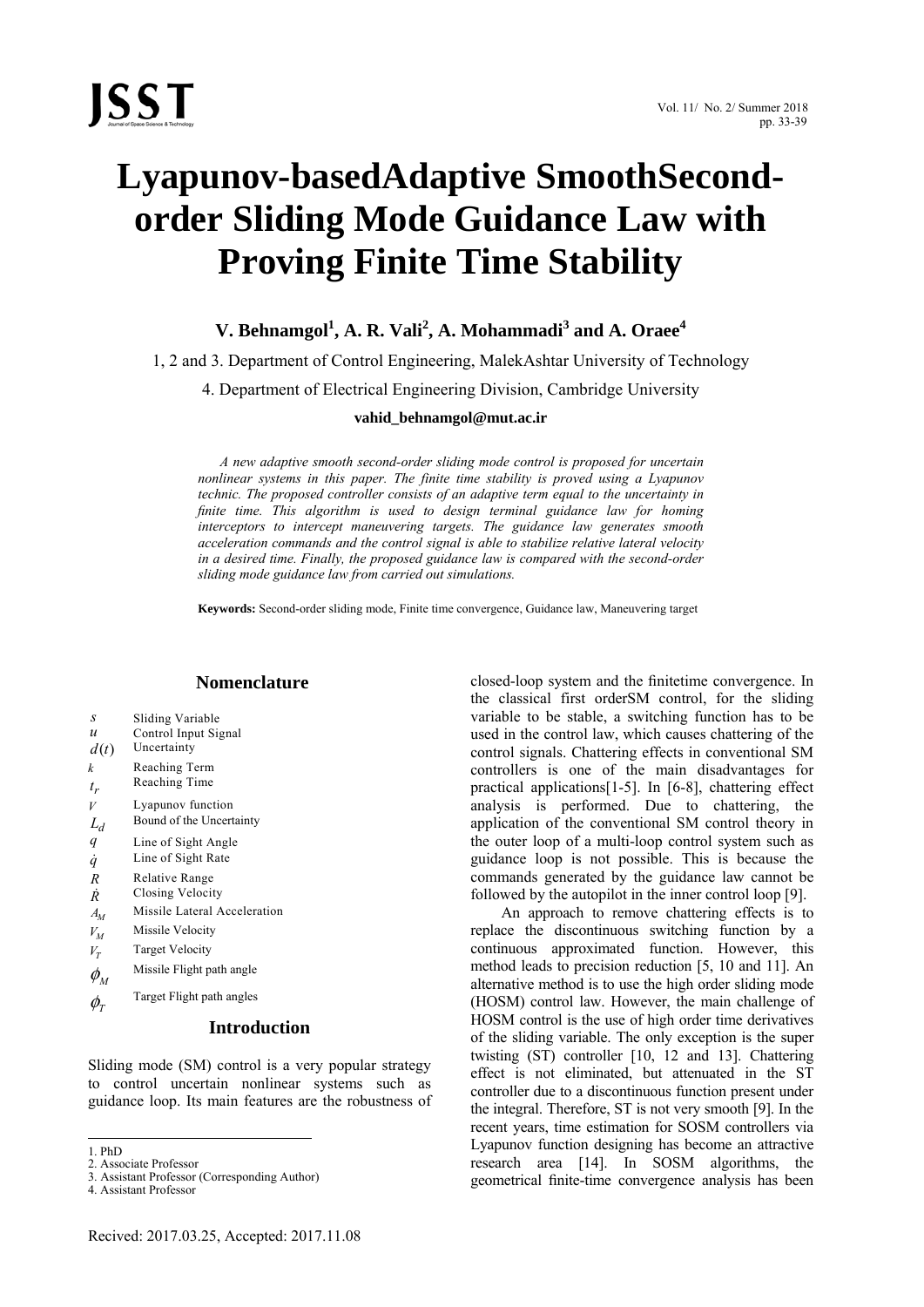done without the use of Lyapunov function approach. Some approaches depend on the homogeneity principle [15] which does not provide estimation for the convergence time.A homogeneity-based SOSM guidance law presented in [9] is only accurate for particular nonlinear systems. Then, a disturbance cancellation term is estimated using an observer.

For the adaptation of uncertainty, adaptive SM controllers have been proposed [31-33] with the interest being the adaptation of uncertainty effects. Then, a reduced gain induces lower chattering [10, 19]. Some various applications of adaptive SM control are proposed in [10, 19-22].

Sliding mode control theories have been applied to many guidance problems. Using sliding (SM) control theory, a nonlinear and robust guidance law against maneuvering targets can be designed. The classical first-order SM and its continuous approximation versionsare used for designing simple guidance laws in [23-30]. By using SOSM control, guidance law is presented in [9]. This guidance law is based on uncertainty observer and the other problem with this method is homogeneity-based finite time stability proof. Also, observer-based SM guidance laws are designed in [16-18]. The main drawback in these guidance algorithms is the absence of a formal closed-loop system stability proof.

This paper modifies the smooth second-order sliding mode (SSOSM) control proposed in [9]. In the proposed adaptive Lyapunov-based SOSM control algorithm, homogeneity-based SSOSM control is compared with when:

1) The uncertainty is estimated with an adaptive term and canceled in feedback;therefore, disturbance observer is not used.

2) The finite time stability of the closed-loop system is proved based on the Lyapunov theorem; therefore, the calculation of the convergence time is available.

The proposed control algorithm is used for guidance law design. This guidance law generates a smooth acceleration command and ensures finite time convergences of the relative lateral velocity and the estimation of target acceleration normal to line of sight.

# **Adaptive Smooth Second-order Sliding Mode Control Law**

Consider relationship (1) as the sliding dynamics introduced in a nonlinear system.

$$
\dot{s} = d(t) + u \tag{1}
$$

The problem is to design controller  $u$  that drives the sliding variable *s* to zero in a finite time in the presence of the uncertainty  $d(t)$ . Assume  $d(t)$  is the

uncertain term with  $|d(t)| \leq L_d$  and its first derivative is  $g(t)$  with  $|g(t)| \leq L_g$ .

The conventional first-order SM controller is able to stabilize the sliding variable by control input

$$
u = -ksign(s) \tag{2}
$$

where  $k$  is the reaching term. Considering  $1\overline{2}$  $V = \frac{1}{2}s^2$  as a Lyapunov function, to meet the requirements, finite time convergence of *s* must be

$$
\dot{V} = s\dot{s} \le -\eta |s| \tag{3}
$$

where  $\eta$  is a positive constant, which implies reaching time is  $t_r \leq \frac{|s(0)|}{\eta}$  [5].

The conventional SM controller (2) contains the discontinuous nonlinear function  $sign(s)$  with gain  $k = L_d + \eta$ . This function can cause chattering effects.

Based on the continuous approximation method in boundary layer, the controller (2) can be replaced with  $u = -k\text{s}at(s)$ . This method brings a finite steady state error.

The control law using second-order super twisting algorithm is obtained [9]

$$
\begin{cases} u = -k_1 |s|^{1/2} sign(s) + w \\ \dot{w} = -k_2 sign(s) \end{cases}
$$
 (4)

However, this control law is not completely smooth [9]. Also, a smooth second-order sliding mode (SSOSM) control is given below

$$
\begin{cases}\n u = -z_1 - k_1 |s|^{m/(m+1)} sign(s) + w \\
 \dot{w} = -k_2 |s|^{(m-1)/(m+1)} sign(s)\n\end{cases}
$$
\n(5)

With  $k_1, k_2 > 0$  and  $m \ge 1$  presented in [9] for system (1) with existence estimation of the uncertainty 1*z* . The stability of this algorithm is based on homogeneity technic and is not based on Lyapunov method. Therefore, reaching time estimation is not available using controller (5).

In this paper, a modified version of controller (5) is proposed in the following theorem.

**Theorem 1**: The adaptive smooth second-order sliding mode controller (6) with conditions (7) ensures the convergence of  $s \to 0$  and  $(d(t) + w) \to 0$  in a finite time.Parameters  $k_1$ ,  $k_2$ ,  $k_3$  and  $\eta$  are positive constants and  $L_d$  and  $L_g$  are bounds of the uncertainty and its first derivative.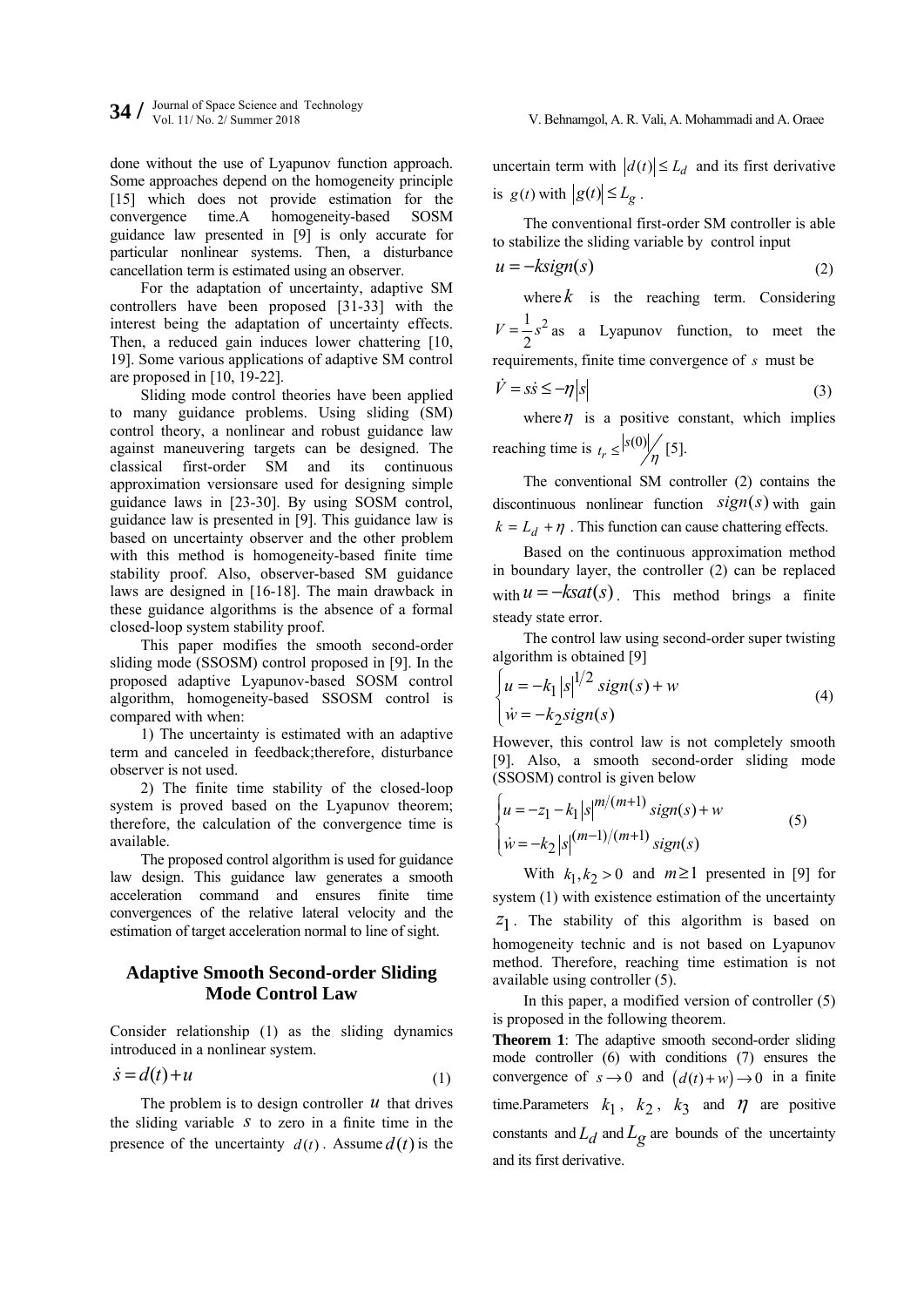$$
\begin{cases}\n u = -k_1 |s|^{\alpha} \operatorname{sign}(s) + w - k_3 \xi \\
 w = -k_2 |s|^{\beta} \operatorname{sign}(s) & , 0 < \alpha < 1 , 0 < \beta < 1 \\
 \xi = k_2 k_3 |\xi| |s|^{\beta} \operatorname{sign}(s) - k_4 \operatorname{sign}(\xi)\n\end{cases}
$$
\n
$$
\begin{cases}\n k_1, k_2 > 0 \\
 k_4 = L_g (L_d + |w|) + \eta \\
 \eta = \text{positive constant}\n\end{cases}
$$
\n(7)

**Proof:**Using controller (6) in the uncertain nonlinear system (1), we have closed-loop dynamics:

$$
\begin{cases}\n\dot{s} = -k_1 |s|^{\alpha} \operatorname{sign}(s) - k_3 \xi + d + w \\
\dot{w} = -k_2 |s|^{\beta} \operatorname{sign}(s) \\
\dot{\xi} = k_2 k_3 |\xi| |s|^{\beta} \operatorname{sign}(s) - k_4 \operatorname{sign}(\xi)\n\end{cases}
$$
\n(8)

and by introducing the estimation error as  $e = d(t) + w$ , the error dynamics in closed-loop system (8) can be written as

$$
\begin{cases}\n\dot{s} = -k_1 |s|^{\alpha} \operatorname{sign}(s) - k_3 \xi + e \\
\dot{e} = g(t) - k_2 |s|^{\beta} \operatorname{sign}(s) \\
\dot{\xi} = k_2 k_3 |\xi| |s|^{\beta} \operatorname{sign}(s) - k_4 \operatorname{sign}(\xi)\n\end{cases} (9)
$$

Now, consider the following Lyapunov function:

$$
V = \frac{k_2}{1+\beta} |s|^{1+\beta} + \frac{1}{2} e^2 + |\xi|
$$
 (10)

which is positive definite with  $k_2 > 0$ .

By taking the time derivative of the Lyapunov function (10), the following is obtained:

$$
\dot{V} = k_2 |s| \frac{\beta s}{|s|} \dot{s} + e \dot{e} + \frac{\xi}{|\xi|} \dot{\xi} = k_2 |s| \frac{\beta s}{|s|} \left( -k_1 |s| \frac{\alpha_{sign(s)} - k_3 \xi + e}{(s_1 + s_2 \xi + e)} \right)
$$

$$
+ e\left( g(t) - k_2 |s| \frac{\beta s}{|s_1 \xi + e} \right) + \frac{\xi}{|\xi|} \left( k_2 k_3 |s| \frac{\beta s}{|s_1 \xi + e} \right) (s) - k_4 sign(\xi)
$$

$$
= -k_1 k_2 |s| \frac{\alpha + \beta}{|s_1 \xi + e} \left( k_2 k_3 |s| \frac{\beta s}{|s_1 \xi + e} \right) (s) - k_4 =
$$

$$
-k_1 k_2 |s| \frac{\alpha + \beta}{\alpha + \beta + e} \left( k_2 - k_4 \right) (11)
$$

Choosing  $k_1, k_2 > 0$  and  $k_4 = L_g(L_d + L_w) + \eta$ , where  $\eta$  is a strictly positive constant, yields:

$$
\dot{V} = -k_1 k_2 |s|^{(\alpha + \beta)} + g(t) e - L_g(L_d + L_w) - \eta \le -\eta \tag{12}
$$
  
The condition

$$
\dot{V}(x(t)) \le -\eta \tag{13}
$$

that implies

$$
0 \le V\big(x(t)\big) = V\big(x(0)\big) - \eta t \tag{14}
$$

defines

$$
t \le \frac{V(x(0))}{\eta} \tag{15}
$$

Therefore, condition (13) is a finite time condition [31, 32]. Hence, the closed-loop system error converges in *t* that is the time  $V(x(t))$  reaches zero from an initial condition  $V(x(0))$ . The finite time stability of the closed-loop system error (9) is ensured.

#### **Guidance Law Design**

Consider two-dimensional interceptor-target engagement geometries as shown in Fig 1.

The missile-target engagement model shown in Fig. 1 can be described by nonlinear differential equations [9]:  $\dot{R} = V_R$ 

$$
\dot{V}_R = \frac{V_q^2}{R} + A_{T,R} - \sin(q - \phi_M) A_M
$$
\n
$$
\dot{q} = \frac{V_q}{R}
$$
\n
$$
\dot{V}_q = -\frac{V_q V_R}{R} + A_{T,q} - \cos(q - \phi_M) A_M
$$
\n(16)

where  $R$  is the relative distance between interceptor and the target, *q* is named the line of sight (LOS) angle,  $\dot{q}$  is the line of sight angular rate,  $V_q = R\dot{q}$  is the relative lateral velocity and  $\phi_M$  and  $\phi_T$ are named as the flight path angles of the target and missile, respectively,  $A_{T,R}$ ,  $A_{T,q}$  are the target accelerations along and orthogonal to LOS and  $A_M$  is the interceptor acceleration. The object nullifies the relative lateral velocity ( $V_q = R\dot{q} \rightarrow 0$ ) in a finite time that causes interception with the target.

To design guidance law using the proposed algorithm for the system equations given by (16), the sliding variable is introduced firstly, as follows:

$$
s = V_q \tag{17}
$$

Therefore, the sliding dynamic is identified as

$$
\dot{s} = \dot{V}_q = -\frac{V_q V_R}{R} + A_{T,q} - \cos(q - \phi_M) A_M \tag{18}
$$

Then, the proposed smooth second-order sliding mode guidance law is achieved

Journal of Space Science and Technology Lyapunov-basedAdaptive SmoothSecond-order Sliding Mode Guidance … Vol. 11 / No. 2/ Summer 2018 **/ 35**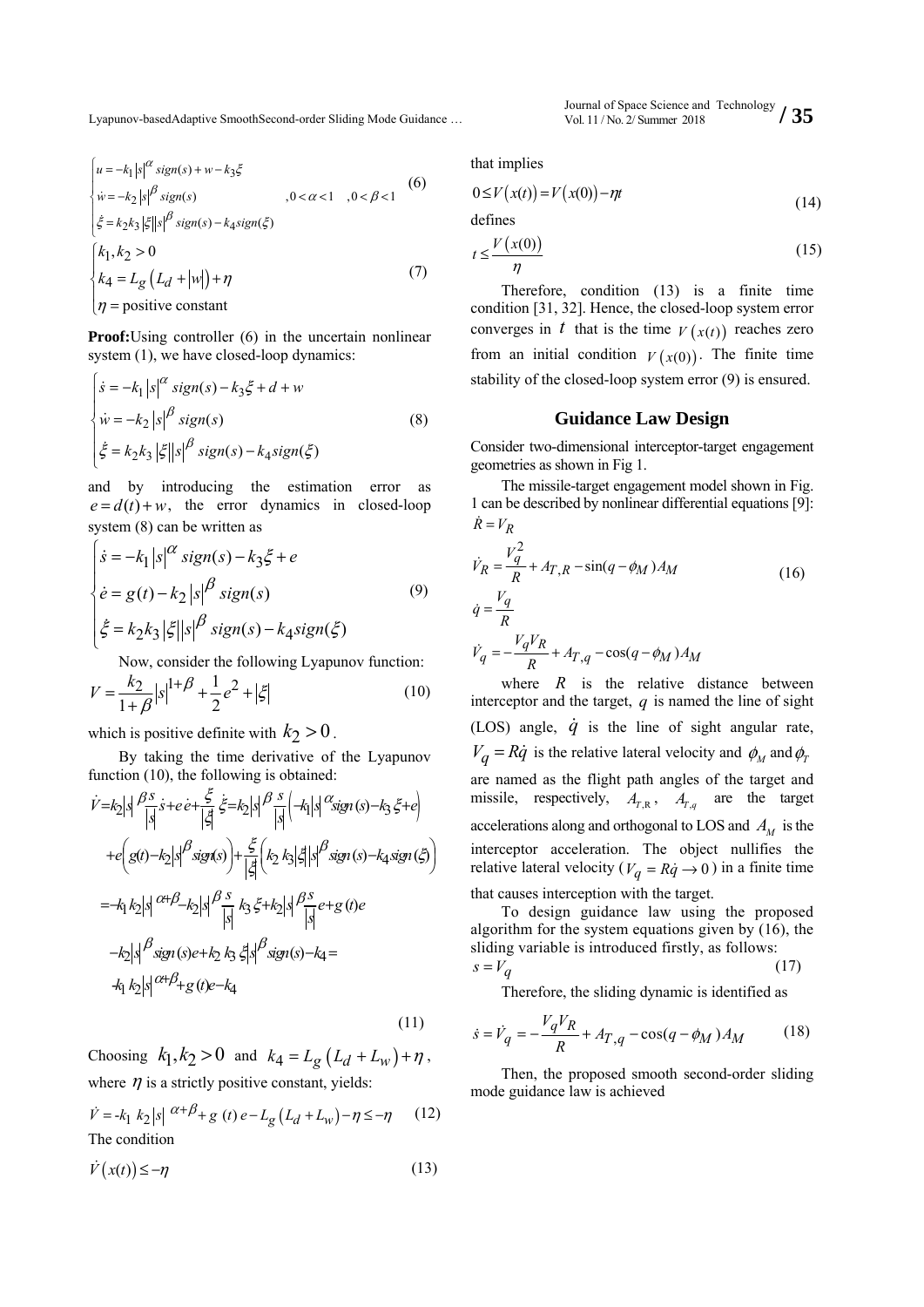**36 /** Journal of Space Science and Technology *V. Behnamgol, A. R. Vali, A. Mohammadi and A. Oraee V. Behnamgol, A. R. Vali, A. Mohammadi and A. Oraee* 

$$
\begin{cases}\nA_M = \frac{1}{\cos(q - \phi_M)} \left( -\frac{V_q V_R}{R} + k_1 |V_q|^{\alpha} \operatorname{sign}(V_q) \right) \\
\dot{\xi} = k_2 k_3 |\xi| |V_q|^{\beta} \operatorname{sign}(V_q) - k_4 \operatorname{sign}(\xi) \\
\dot{w} = -k_2 |V_q|^{\beta} \operatorname{sign}(V_q)\n\end{cases} (19)
$$

This guidance law stabilizes  $V_q$  and  $e = A_{T,q} + w$ in a finite time without chattering effects in guidance command.



**Fig. 1**. Missile-Target Engagement Geometry

#### **Numerical Simulation Results**

In this section, simulations are performed to investigate the performance of the proposed guidance lawassuming the initial relative distance is 40 km and the initial missile and target velocities are  $V_m = 800 \frac{m}{s}$ ,  $V_t = 700 \frac{m}{s}$ , respectively.

For comparison, the smooth second-order sliding mode guidance (SSOSMG) law [9]

$$
A_M = \frac{1}{\cos(q - \phi_M)} \begin{pmatrix} -N' \frac{V_q V_R}{R} - c_0 \frac{V_R}{2\sqrt{R}} \\ + k_1 |s|^2 / 3 \operatorname{sign}(s) \\ + k_2 \int |s|^{\frac{1}{3}} \operatorname{sign}(s) d\tau \\ + \hat{A}_{T,q} \end{pmatrix}
$$
(20)

is also considered.  $\hat{A}_T q = z_1$  is the estimation of target acceleration normal to LOS achieved using the following observer

$$
\begin{cases}\n\dot{z}_0 = v_0 - \cos(q - \phi_M)A_m - \frac{V_q V_R}{R} - c_0 \frac{V_R}{2\sqrt{R}} \\
v_0 = -2L/3 |z_0 - s|^2 / 3 \operatorname{sign}(z_0 - s) + z_1 \\
\dot{z}_1 = v_1 \\
v_1 = -1.5L/2 |z_1 - v_0| / 2 \operatorname{sign}(z_1 - v_0) + z_2 \\
\dot{z}_2 = -1.1L \operatorname{sign}(z_2 - v_1) \\
\hat{A}_{T,q} = z_1\n\end{cases}
$$
\n(21)

Guidance laws are compared in the two scenarios. In the first scenario, target has constant  $-25$  m/s<sup>2</sup> lateral accelerationand in the second, target maneuver is variable.

#### **A. Scenario I**

In this scenario, the target acceleration is constant -25  $m/s<sup>2</sup>$  as shown in Fig. 2. In this case, an initial relative distance of 40 km is assumed, the initial missile and target velocities are  $V_m = 800 \frac{m}{s}$ ,  $V_t = 700 \frac{m}{s}$ , respectively and the initial values of LOS angle is zero. The missile and target initial flight path angles are  $\phi_M = 5$  deg and  $\phi_T = 150$  deg, respectively and the other parameter values are listed in Table 1.

**Table 1.** Parameter values for the first scenario

| <b>Guidance Law</b>                    |   |                          |   | $\alpha$                 | $\mathbf{X}$             | C۱                       |  |
|----------------------------------------|---|--------------------------|---|--------------------------|--------------------------|--------------------------|--|
| <b>Proposed</b><br><b>Guidance Law</b> |   | 0.1                      |   | U.6                      | $\overline{\phantom{0}}$ | $\overline{\phantom{0}}$ |  |
| <b>SSOSMG</b>                          | ن | $\overline{\phantom{0}}$ | - | $\overline{\phantom{0}}$ |                          |                          |  |

In this case, the target acceleration normal to LOS ( $A_{T,a}$ ), the adaptive term of proposed guidance law (*w*) and  $\hat{A}_{T,q} = z_1$  in SSOSMG are plotted in Fig. 3. It is clear from this figure that the adaptive term in the proposed guidance law converges to the target lateral acceleration normal to LOS with a higher precision than SSOSMG. In Fig.4, the estimation errors in the proposed guidance law ( $e = A_{T,q} + w$ )

and in SSOSMG ( $e = A_{T,q} - z_1$ ) are plotted. It is evident that the estimation precision in the proposed guidance law is higher than SSOSMG. The interceptor lateral acceleration, relative lateral velocity and line of sight rate are shown in Fig.s 5- 7. Both guidance laws generate smooth acceleration commands. In comparison to SSOSMG, precision is higher in the stabilization of the relative lateral velocity and LOS rate in the proposed guidance law.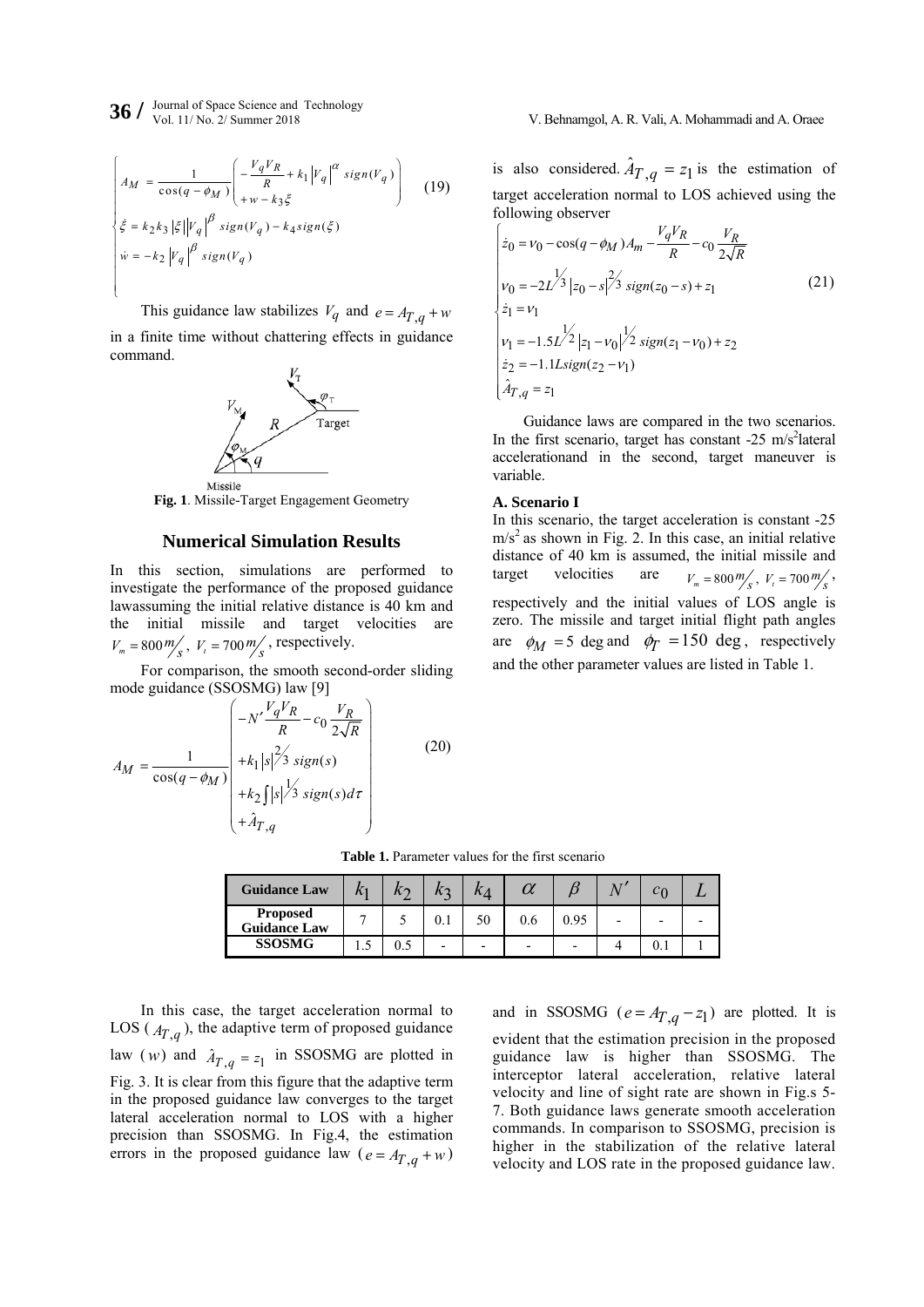Finally, in Fig. 8, the interception trajectory in the first scenario is plotted.



**Fig. 2.** Target Acceleration  $(A_T)$  in the First Scenario



**Fig. 3.** Target Acceleration Normal to LOS  $(A_{T,q})$ , Integral Term in the Proposed Guidance Law (w) and the Estimated Term in SSOSMG  $(z_1)$  in the First Scenario



**Fig. 4.** Target Acceleration Estimation Error in the Proposed Guidance Law  $(A_{T,q}$ +w) and SOSMG  $(A_{T,q}$ -z<sub>1</sub>) in the First Scenario





Fig. 5. Missile Lateral Acceleration (A<sub>M,q</sub>) in the First Scenario



**Fig. 6.** Relative Lateral Velocity  $(V_q)$  in the First Scenario



**Fig. 7.** Line of Sight Rate in the First Scenario



**Fig. 8**. Interception Trajectory in the First Scenario

#### **A. Scenario II**

In this scenario, the performance of guidance laws to intercept targets with variable maneuvers as shown in Fig.9 is addressed. In this case, initial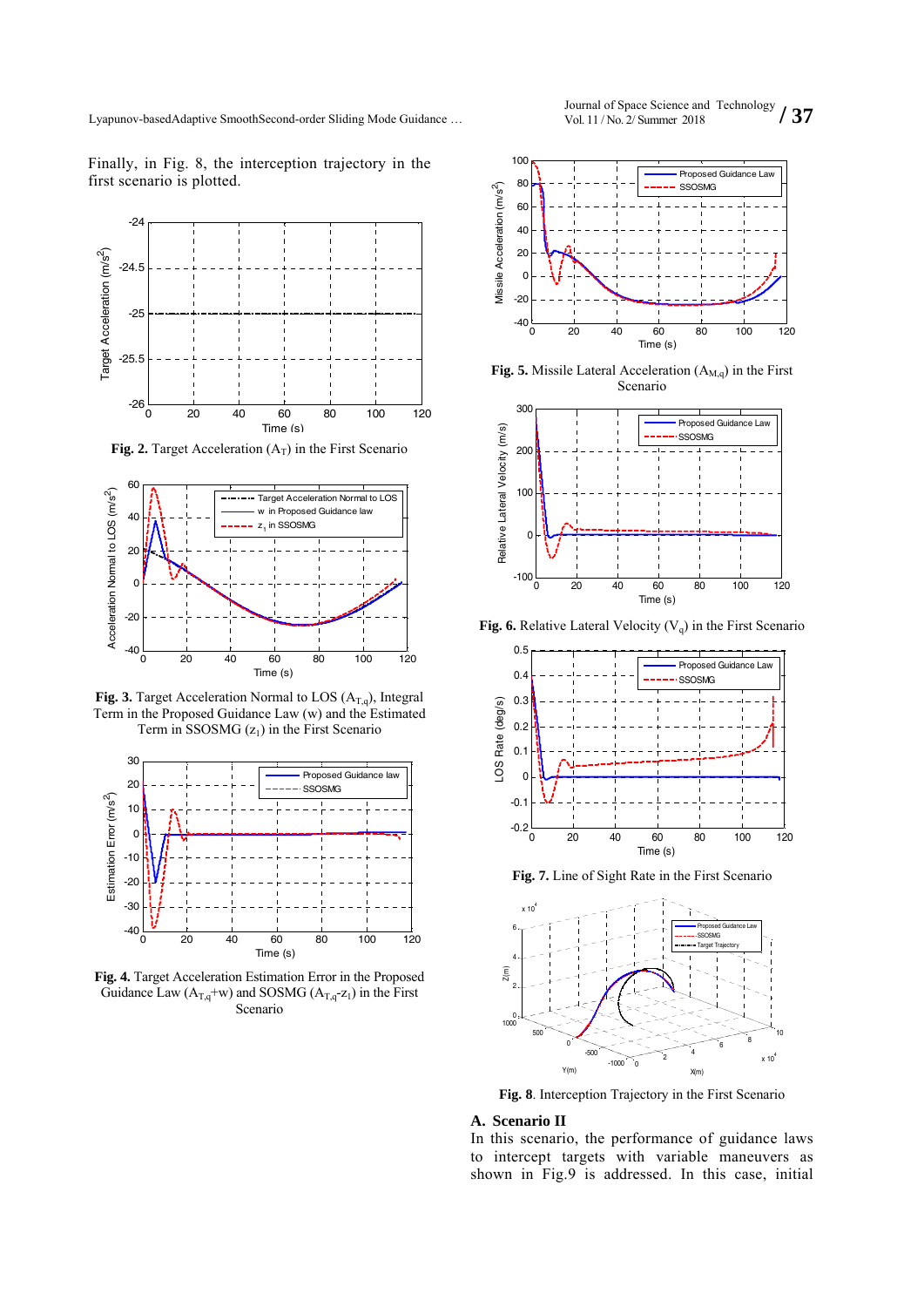relative distance is assumed to be 141421.4 meters, and the initial missile and target velocities are  $V_m = 800 \frac{m}{s}$ ,  $V_t = 2000 \frac{m}{s}$ , respectively. The initial value of LOS angle is 45 degrees, the missile and target initial flight path angles are  $\phi_M = 30$  deg and  $\phi_T = 225 \text{ deg}$ , respectively and the other parameter values are listed in Table 2.

In this case, Fig.s 10 and 11 show that the adaptive term in the proposed guidance law converges the target lateral acceleration normal to LOS and the estimation error ( $e = A_{T,q} + w$ ) is stabilized with a higher precision than SOSMG law. As can be seen inFig. 11, the estimation error in SOSMG law is higher than the proposed law, particularly towards the end of the simulation time. As shown in Fig.s 12-14, the peak of the commanded acceleration using the proposed guidance law is lower than SSOSMG and relative lateral velocity and LOS rate converge to zero in finite time with higher precision. Finally, in Fig. 15 the interception trajectory in the second scenario is plotted.

**Table 2**. Parameter values for the second scenario



**Fig. 9**. The Target Acceleration  $(A_T)$  in the Second Scenario



**Fig. 10.** Target Acceleration Normal to LOS  $(A_{T,q})$ , Integral Term in the Proposed Guidance Law (w) and Estimation in SSOSMG (z1) in the Second Scenario



**Fig. 11.** Target Acceleration Estimation Error in the Proposed Guidance Law  $(A_{T,q}+w)$  and SOSMG  $(A_{T,q}-z_1)$  in the Second Scenario



Fig. 12. Missile Lateral Acceleration (A<sub>M,q</sub>) in the Second Scenario



**Fig. 13.** Relative Lateral Velocity  $(V_q)$  in the Second Scenario



**Fig. 14.** Line of Sight rate in the Second Scenario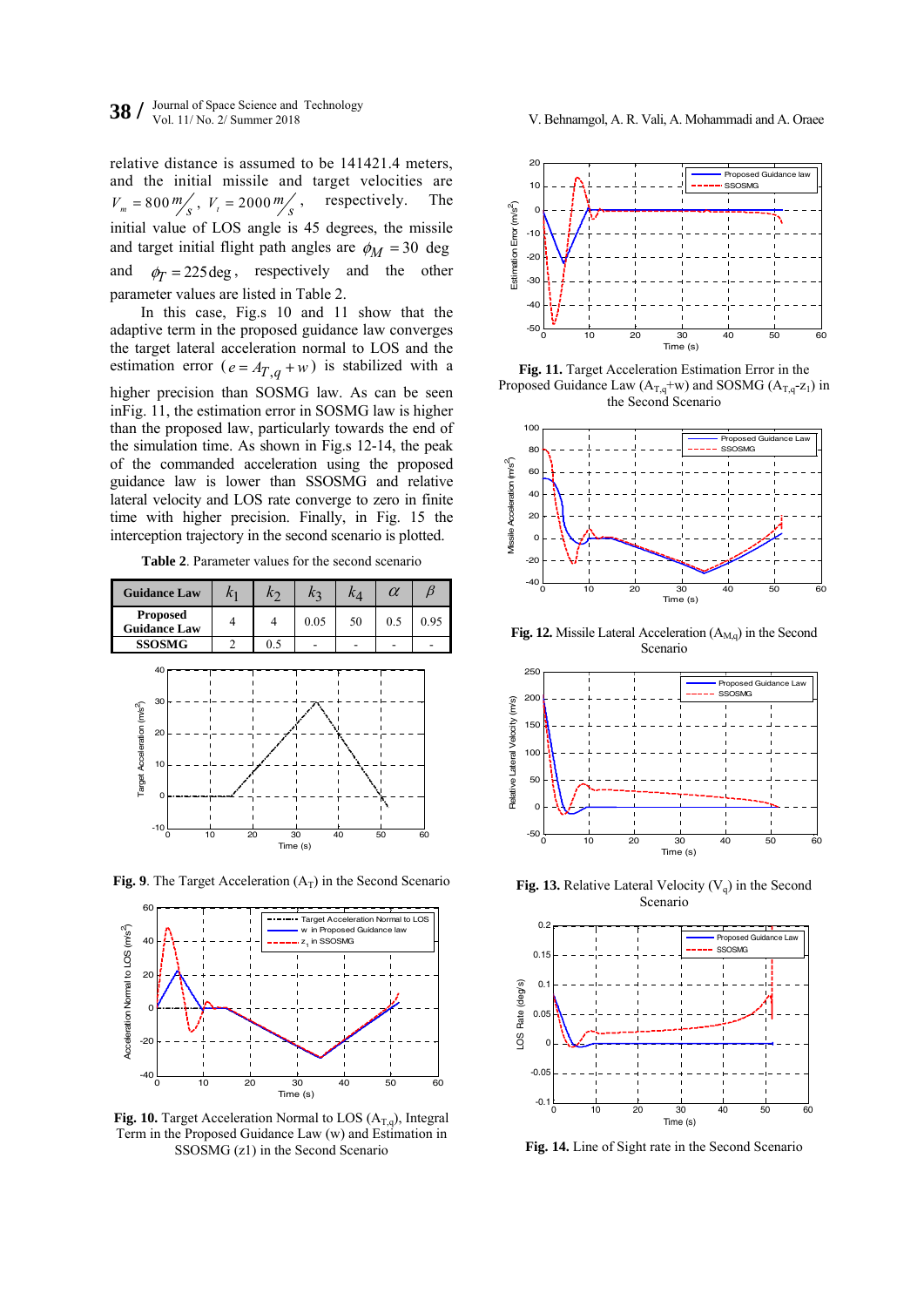

**Fig. 15.** Interception Trajectory in the second Scenario

#### **Conclusion**

In this paper, a new adaptive smooth second-order sliding mode guidance law is proposed. The finite time stabilization of the closed-loop system is proved using Lyapunov method. This guidance law guarantees finite time convergence of the relative lateral velocity as sliding variable in the presence of target acceleration as uncertainty and generates smooth acceleration commands as control signals. Simulation results show the effectiveness of the proposed guidance law in comparison with a homogeneity-based second-order sliding mode guidance law.

#### **References**

- [1] Young, K.D., Utkin, V.I. and Ozguner, U., "A Control Engineer's Guide to Sliding Mode Control," *IEEE Transactions on Control Systems Technology*, Vol. 7, No. 3, 1999, pp. 328-342.
- [2] Levant, A. and Michael, A., "Adjustment of high-order sliding-mode controllers", International *Journal of Robust and Nonlinear Control*, 19, 2009, pp.1657–1672.
- [3] Levant, A., "Quasi-Continuous High-Order Sliding-Mode Controllers", *IEEE Transaction on Automatic Control*, Vol. 50, No. 11, 2005, pp. 1812-1816.
- [4] Khalil, H.K., *Nonlinear Systems*, Prentice-Hall, 1996, pp. 601-617.
- [5] Slotine, J.J. and Li, W., *Applied nonlinear control*, Prentice Hall Ed, 1991, pp. 276-309.
- [6] Levant, A., "Chattering Analysis", *IEEE Transaction on Automatic Control*, Vol. 55, No. 6, 2010, pp. 1380-1389.
- [7] Boiko, I. and Fridman, L., "Analysis of chattering in continuous sliding-mode controllers", *IEEE Transaction on Automatic Control*, Vol.50, No.9, 2005, pp.1442-1446.
- [8] Boiko, I., Fridman, L. Pisano, A. and Usai, E., "Analysis of chattering in systems with second order sliding modes", *IEEE Transactions on Automatic Control*, Vol. 52, No.11, 2007, pp. 2085-2102.
- [9] Shtessel, Y.B., Shkolnikov, I.A. and Levant, A., "Smooth second-order sliding modes: Missile guidance application", *Automatica*, 43, 2007, pp. 1470 – 1476.
- [10]Shtessel, Y., Taleb, M. and Plestan, F., "A novel adaptive-gain super twisting sliding mode controller:

Methodology and application", *Automatica*, 48, 2012, pp. 759–769.

- [11]Plestan, F., Shtessel, Y., Brégeault, V. and Poznyak, A., "New methodologies for adaptive sliding mode control", *International Journal of Control*, Vol. 83, No. 9, 2010, pp. 1907-1919.
- [12]Ferrara, A. and Rubagotti, M., "A Sub-Optimal Second Order Sliding Mode Controller for Systems With Saturating Actuators", *IEEE Transactions on Automatic Control*, Vol. 54, No. 5, 2009, pp. 1082-1087.
- [13]Plestan, F., Moulayb, E., Glumineaua, A. and Cheviron, T., "Robust output feedback sampling control based on second-order sliding model", *Automatica*, 46, 2010, pp.1096\_1100.
- [14]Polyakov, A. and Poznyak, A., "Reaching Time Estimation for "Super-Twisting" Second Order Sliding Mode Controller via Lyapunov Function Designing," *IEEE Transactions on Automatic Control*, Vol. 54, No. 8, 2009, pp. 1951- 1955.
- [15]Levant, A., "Principles of 2-sliding mode design," *Automatica*, Vol. 43, No. 4, 2007, pp. 576–586.
- [16]Zhou, H., Song, Sh., Song, J. and Niu, J., "Design of Second-Order Sliding Mode Guidance Law Based on the Nonhomogeneous Disturbance Observer," *Hindawi Publishing Corporation, Journal of Control Science and Engineering*, 2014.
- [17]Wang, W., Xiong, Sh., Liu, X., Wang, S. and Ma, L., "Adaptive nonsingular terminal sliding mode guidance law against maneuvering targets with impact angle constraint," *SAGE, ProcIMechE Part G: J Aerospace Engineering*, Vol. 0, No. 0, 2014, pp. 1-24.
- [18]Zhou, D., Sun, Sh., Zhou, J.Y. and Teo., K.L., "A Discrete Sliding-Mode Guidance Law", *Transactions of the ASME, Journal of Dynamic Systems, Measurement, and Control*, Vol. 137, 2015.
- [19]Modirrousta, A., Sohrab, M. and Dehghan, S.M. "A modified guidance law for ground moving target tracking with a class of the fast adaptive second-order sliding mode", *SAGE, Transactions of the Institute of Measurement and Control*, 2015, pp.1–13.
- [20]Li, Y. and Xu, Q. "Adaptive Sliding Mode Control With Perturbation Estimation and PID Sliding Surface for Motion Tracking of a Piezo-Driven Micromanipulator", *IEEE Transactions on Control System Technology*, Vol. 18, No. 4, 2010, pp. 798-810.
- [21]Shtessel, Y. and Kochalummoottil, J., "Continuous adaptive finite reaching time control and second-order sliding modes", *IMA Journal of Mathematical Control and Information*, 30, 2013, pp. 97–113.
- [22]Utkin, V. I. and Poznyak, A. S., "Adaptive sliding mode control with application to super-twist algorithm: Equivalent control method", *Automatica*, 49, 2013, pp. 39–47.
- [23]Babu, K.R., Sarma, I. G. and Swmy, K. N., "Switched Bias Proportional Navigation for Homing Guidance Against Highly Maneuvering Target," *Journal of Guidance, Control, and Dynamics*, Vol. 17, No. 6, 1994, pp. 1357-1363.
- [24]Zhou, D., Mu, Ch. and Xu, W., "Adaptive Sliding-Mode Guidance of a Homing Missile," *Journal of Guidance, Control, and Dynamics*, Vol. 22, No. 4, July-August 1999, pp. 589-594.